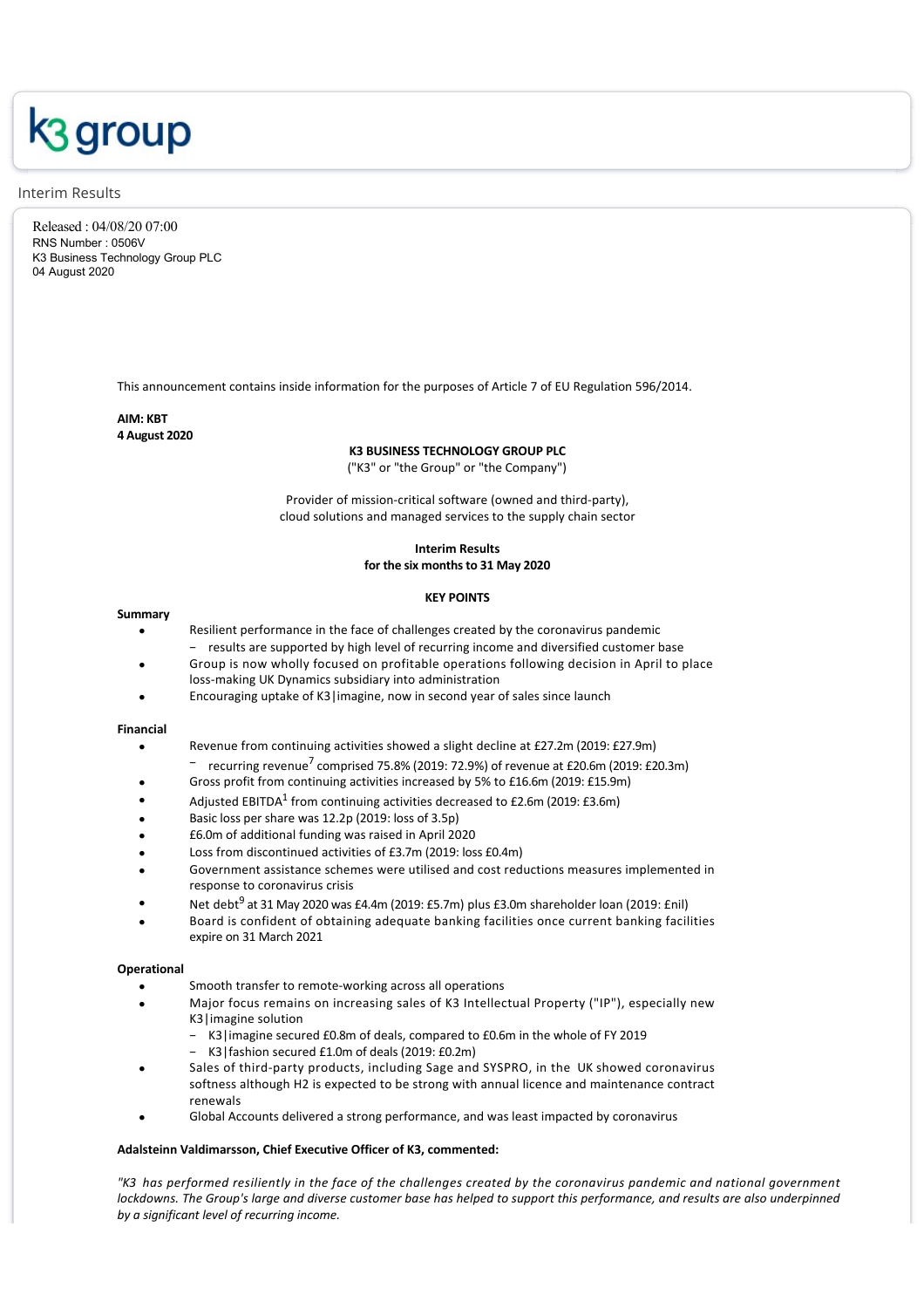*"Our staff's response to the coronavirus disruption has been tremendous, and while sales were affected, we are pleased with the continuing uptake of K3|imagine, now in its second year of sales. This product offers customers across the supply chain sector the ability to upgrade and adopt new technology easily and cost‐effectively. We believe it addresses a significant market opportunity.*

*"With the easing of lockdown restrictions, we expect to see an improvement in sales activity. Earnings and cash generation are typically weighted to the second half of the financial year, reflecting the high proportion of software licence and support contracts renewals that fall in the period. The outturn for the second half is therefore expected to show an improvement on the first half."*

#### **Enquiries:**

| K3 Business Technology Group plc<br>www.k3btg.com | Adalsteinn Valdimarsson (CEO)<br>Robert Price (CFO)                                         | T: 020 3178 6378 (today)<br>Thereafter 0161 876 4498 |
|---------------------------------------------------|---------------------------------------------------------------------------------------------|------------------------------------------------------|
| finnCap Limited<br>(NOMAD & Broker)               | Julian Blunt/James Thompson<br>(Corporate Finance)<br>Camille Gochez<br>(Corporate Broking) | T: 020 7220 0500                                     |
| <b>KTZ Communications</b>                         | Katie Tzouliadis/ Dan Maloney                                                               | T: 020 3178 6378                                     |

#### **JOINT REPORT OF THE CHAIRMAN AND CHIEF EXECUTIVE OFFICER**

#### **Introduction**

The Group has performed resiliently in the face of the challenges created by the coronavirus pandemic and national government lockdowns. Financial results for the first half of the financial year were supported by a high level of recurring income, continued momentum in sales of our own IP, particularly K3|imagine and K3|fashion, and a strong performance from Global Accounts. The Group's large and diversified customer base also supported the resilient performance.

Our overriding concern throughout the pandemic has been the welfare of our staff, customers and suppliers. Our staff responded to the challenges we have faced very positively, and we are very grateful for their hard work and loyalty to the Group. We made a smooth transition to remote‐working across our geographies and took swift action to conserve cash and reduce cost. This included utilising government support schemes, such as furlough, as well as implementing cost savings. As previously reported, in April 2020, we also raised £6.0m in new funding, increasing our banking facilities by £3.0m and issuing a shareholder loan of £3.0m.

In April 2020, having explored different options, the difficult decision was taken to place our loss‐making UK Dynamics subsidiary into administration. As a result, the Group is now entirely focused on its core profitable business units, and it should also be noted that there is no adverse effect on the Group's Microsoft Dynamics practices outside the UK. In the UK, the main sales route for our K3|fashion and K3|pebblestone products, which are Microsoft Dynamics 'add‐ons' for the fashion and apparel sectors, is now indirect, via channel partners. This replicates how we sell these products in Europe and other markets.

Our relationship with Microsoft continues to be very strong, with K3|fashion endorsed by Microsoft as its globally preferred 'addon' for the fashion and apparel industry. In July 2020, K3 was awarded Inner Circle status. Our close engagement with Microsoft also helps sales through our channel partners.

The opportunity to drive own IP sales remains significant, and K3|imagine, its platform and suite of applications form the cornerstone of our growth plans. While the coronavirus crisis has slowed pipeline build and deal closure generally, we believe it has also accelerated the need to adopt new digital solutions that provide commercial advantage. K3|imagine provides this upgrade path in a cost effective and minimally disruptive way. Now in its second year since launch, the product has great potential both for K3's existing customer base and new customers, and we are very encouraged by the £0.8m of deal values closed in the first half of the financial year. This compares with £0.6m worth of deals signed in the last financial year as a whole. K3|imagine's pipeline of potential new business now stands at £4.0m for FY2020 and £10.0m for FY2021.

#### **Financial Results**

*Following the adoption of IFRS Standards 9, 15 and 16, figures for the comparative period in 2019 have been restated.*

#### *Results from continuing activities*

In the first six months ended 31 May 2020, continuing activities generated revenue of £27.2m (2019: £27.9m), with recurring income comprising 75.8% (2019: 72.9%) of revenue at £20.6m (2019: £20.3m). Revenue from own IP accounted for 35.8% (2019: 34.7%) of revenue from continuing activities.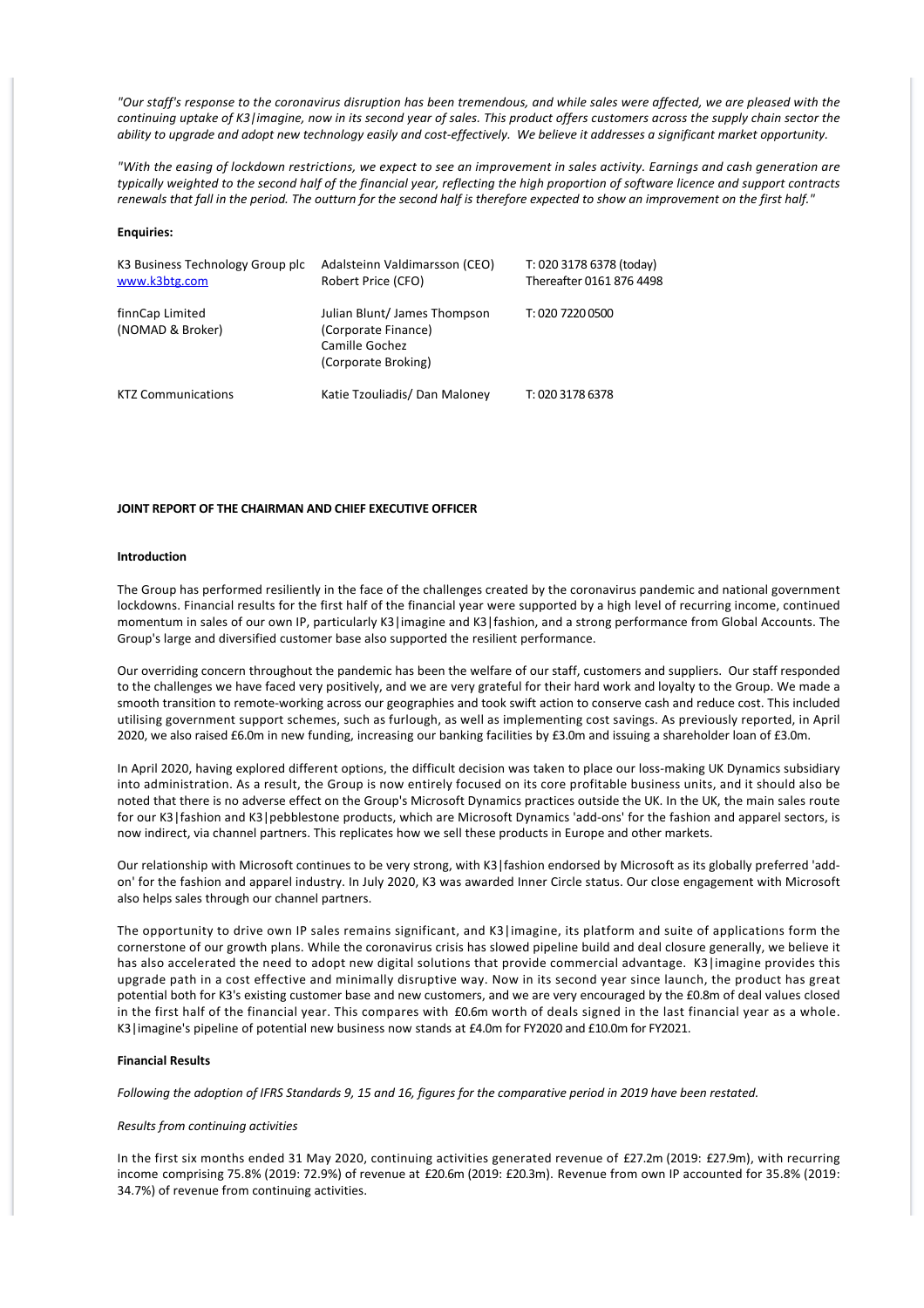Gross profit increased to £16.6m (2019: £16.0m) and the gross margin percentage improved to 61.0% (2019: 56.9%), reflecting better product mix and high chargeability rates on Services. Approximately 48% of gross profit was generated from own IP (2019: 45%).

Support costs increased to £14.0m (2019: £12.2m) as a result of investment in commercial resource.

Adjusted EBITDA from continuing activities decreased to £2.6m (2019: £3.7m), with the investment in increased commercial resource negated by the adverse effects of the coronavirus outbreak. Loss before tax from continuing activities was £0.8m (2019: £0.5m).

#### *Reported results including discontinued activities*

Discontinued activities relate to the UK Dynamics subsidiary, which was put into administration on 21 April 2020. Loss from discontinued activities was £(3.7)m (2019: £(0.4)m), and adjusted EBITDA loss from discontinued activities was £(0.8)m (2019: £nil).

#### **Balance sheet and cash flows**

Net debt including shareholder loan at 31 May 2020 stood at £7.4m (31 May 2019: £5.8m). Gross cash balances comprised cash of £12.4m (2019: £8.9m) and cross‐guaranteed bank overdraft of £(4.1)m (2019: £(3.8m), which equated to a net cash position of £8.3m (2019: £5.1m) at the end of the half year. Borrowings comprised lender drawdown of £12.7m (2019: £10.8m) and a shareholder loan of £3.0m (2019: nil). The Group's current banking facilities are due for renewal in March 2021 and the Board is confident that adequate facilities can be negotiated to meet the working capital needs of the Group.

K3's cash flow is typically strongly weighted towards the second half of the financial year, which benefits from a significant inflow of cash from annual software licence, and maintenance and support renewals. A large element of this is SYSPRO renewals, which typically have a renewal rate of c. 98%.

Net cash used from operating activities was an outflow of £(1.6)m (2019: £(2.1)m) driven by an increased loss in the period caused by the discontinued activities exit. Trade and other receivables was an inflow of £5.2m (2019: £(0.5)m outflow) due to the removal of the discontinued activities balance sheet from 21 April 2020. Trade payables was also impacted by the removal of the discontinued activities balances offset by government deferral schemes.

Capitalised software development expenditure for the six months totalled £2.3m (2019: £1.7m), in line with the Group's refocused IP development roadmap, and 65% of this expenditure was on the K3|imagine product.

Depreciation amounted to £1.2m (2019: £1.3m) and amortisation to £2.0m (2019: £2.6m). Comparatives have been restated for IFRS16 adoption for depreciation and the reduction in amortisation was due to the write‐off of development assets in the UK Dynamics subsidiary at 30 November 2019.

The Group did not raise any new financing through government assistance schemes relating to the coronavirus crisis, but has utilised government provisions for tax deferral and furlough across different jurisdictions.

#### **Dividend and EPS**

The Group does not pay an interim dividend and this remains the case in the current financial year. The potential payment of a final dividend will be reviewed at the time of the publication of full year results, and will be dependent on the Board's assessment of the Company's performance, re‐balance of the equity reserves and the wider economic situation.

Adjusted loss per share<sup>\*2</sup> was 9.9p (2019: adjusted earnings per share<sup>\*2</sup> of 0.1p). Basic loss per share was 12.2p (2019: basic earnings per share of 0.1p).

#### **Overview of Performance**

The last 10 weeks or so of the period under review were affected by national lockdowns across the UK and Europe. In the main, larger IT projects continued while smaller ERP deals and services were impacted as service delivery consultants could not go on site and smaller businesses were closed. Our roll-out of K3|imagine into a new strategic customer in the travel sector also slowed. Our Global Accounts business was least affected and grew strongly, expanding its work with existing customers. We continued to invest further resource in this area of the Group.

Now in its second year of sales since its formal launch, K3|imagine, our class‐leading platform and solution sets, continued to show encouraging sales momentum and its pipeline has continued to grow. We have now developed solutions for multiple business processes, including inventory management, Point of Sale ("POS"), pricing & promotion and a range of self‐service applications. The innovation our platform and solutions provide and the ease with which our technology can be integrated makes our offering an attractive option for businesses across the supply chain sector.

Details on the performance of our more established products, K3|fashion and K3|pebblestone, which are Microsoft Dynamics 'add‐on' solutions, and our integration platform, K3|dataswitch, is provided in the Operational Review.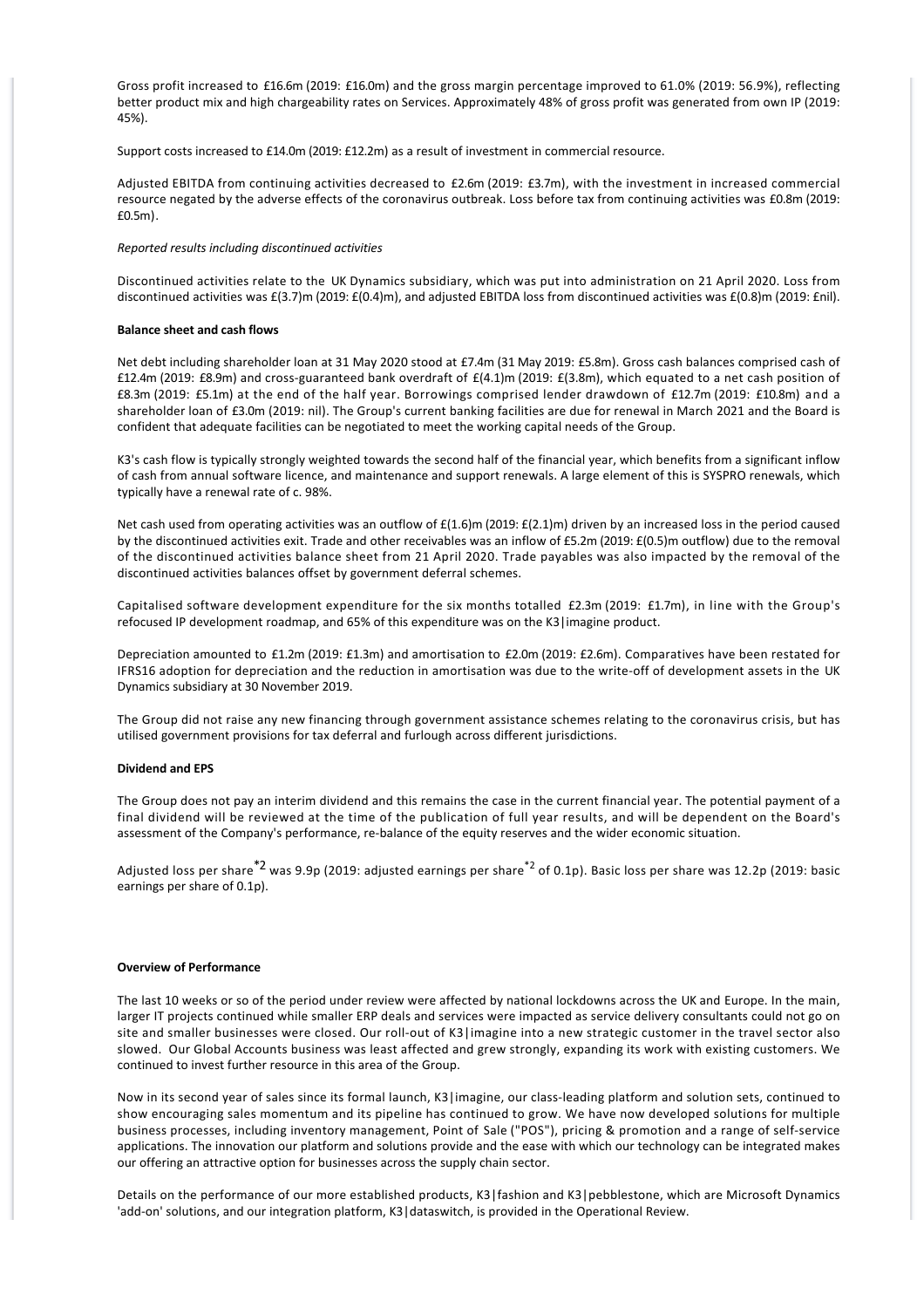With the UK Dynamics practice no longer part of the Group, we have been able to partner with UK resellers that were previously competitors. These new relationships should expand the opportunity for K3|fashion and K3|pebblestone.

Our customer base is resilient, and the Group's revenues are geographically diverse. Revenue from continuing activities last year was 38% UK, 46% EU, 12% MEA, and 4% Rest of World. Our customer base is large at 3,400 customers and across different verticals in the supply chain. Our largest customers are IKEA franchisees, which we consider to be financially resilient.

#### **Outlook**

The actions we have taken in the period leave the Group better positioned to navigate through the immediate challenges created by the coronavirus pandemic, and these first half results show K3's resilience. The Directors have formed a judgement that there is a reasonable expectation that the Group has adequate resources to continue in operational existence for the foreseeable future. The Group's current syndicated facility agreement expires March 2021 and the current coronavirus disruption continues to impact on global operations and markets.

Earnings and cash generation are typically stronger in the second half of the financial year than the first half, and we expect this to remain unchanged this year. This reflects the large proportion of software licence and support and maintenance contract renewals that fall in the period, with renewal rates normally at 98%.

Long term prospects for growing own IP sales remain very encouraging and the opportunity for K3 | imagine is significant, both for sales into the Group's large customer base and to new customers. The product provides commercial benefits cost-effectively and is easily integrated, and we continue to develop further applications for our platform. Our channel partner sales network remains an effective way of selling our products and K3|fashion should continue to benefit from Microsoft's powerful endorsement.

The trend towards 'consumption‐based' contracts continues. This gives us increased revenue visibility as revenues are spread over time and typically promotes longer customer relationships, although by contrast with the traditional model, where revenues are paid upfront, it has a flattening effect on the growth profile.

With the easing of lockdown restrictions, we expect to see an improvement in sales activity. This together with the historically high level of software licence and support contracts renewals in the fourth quarter should support an improved performance in the second half of the financial year.

**4 August 2020**

**Jonathan Manley Adalsteinn Valdimarsson Chairman Chief Executive Officer**

#### **OPERATIONAL REVIEW**

#### **Overview**

The Group's results for the six months to 31 May 2020, together with comparatives for the same period in 2019, are summarised in the tables below. 2019 comparatives have been restated following the adoption of IFRS Standards 9, 15 and 16.

Our segmental analysis provides further information on the Group's performance across key areas of activity; own IP, Global Accounts, third‐party products (including SYSPRO and Sage), and our on‐premise Managed Services business.

| <u>UIUSS FIUIIL AIIAIVSIS - CUIILIIIUIIIR ACLIVILIES</u> |      |          |                     |          |              |          |  |  |
|----------------------------------------------------------|------|----------|---------------------|----------|--------------|----------|--|--|
| Six months to                                            |      | Revenue  | <b>Gross profit</b> |          | Gross margin |          |  |  |
| $31$ May $(fm)$                                          |      |          |                     |          |              |          |  |  |
|                                                          |      |          |                     |          |              |          |  |  |
|                                                          | 2020 | 2019     | 2020                | 2019     | 2020         | 2019     |  |  |
|                                                          |      | restated |                     | restated |              | restated |  |  |
| Own $IP3$                                                |      |          |                     |          |              |          |  |  |
|                                                          | 9.7  | 9.7      | 8.0                 | 7.1      | 82.5%        | 72.9%    |  |  |
| Global Accounts <sup>4</sup>                             | 8.7  | 7.5      | 4.6                 | 3.9      |              |          |  |  |
|                                                          |      |          |                     |          | 52.8%        | 51.9%    |  |  |
| Third-party                                              |      |          |                     |          |              |          |  |  |
| products <sup>5</sup>                                    |      |          |                     |          |              |          |  |  |
|                                                          | 5.5  | 7.3      | 2.5                 | 3.2      | 44.7%        | 43.6%    |  |  |
| Managed services <sup>6</sup>                            | 3.3  | 3.4      | 1.5                 | 1.8      |              |          |  |  |
|                                                          |      |          |                     |          | 46.6%        | 51.1%    |  |  |
| <b>Total</b>                                             | 27.2 | 27.9     | 16.6                | 16.0     | 61.0%        | 56.9%    |  |  |

### **Gross Profit Analysis Continuing Activities**

#### **Continuing Activities**

|                                                           | 2020  | 2019  |
|-----------------------------------------------------------|-------|-------|
| Recurring revenue                                         | 75.8% | 72.9% |
| Recurring revenue as a percentage of total revenue        | 35.8% | 34.7% |
| Own IP gross profit as a percentage of total gross profit | 48.4% | 44.6% |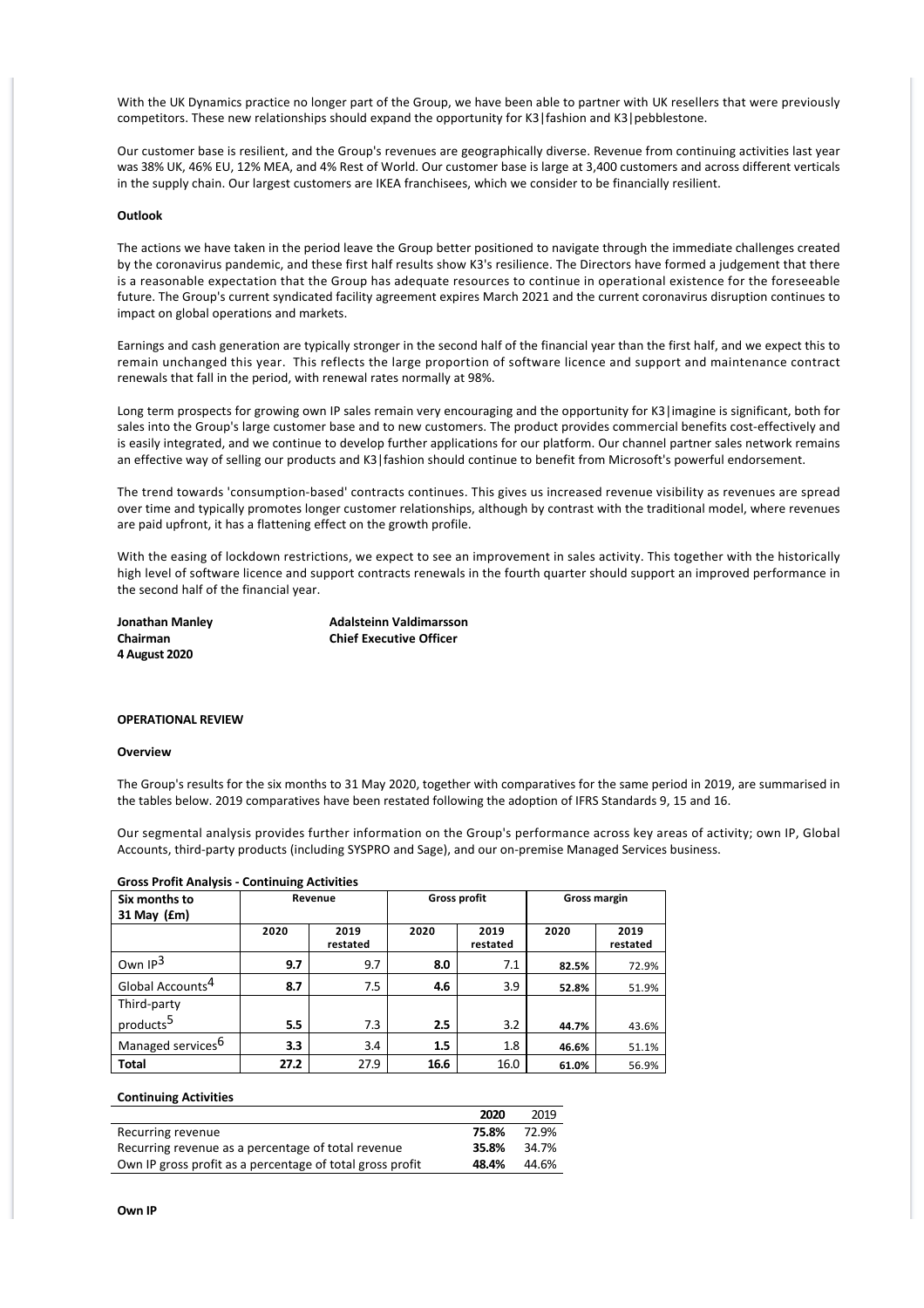K3's own IP includes;

- · IP embedded into third‐party solutions to add extra functionality and produce a richer overall solution for K3's target markets. These solutions include K3|fashion and K3|pebblestone;
- · K3|imagine, our cloud‐native platform and apps, with our integration engine, K3|dataswitch; and
- other stand-alone point solutions and apps

Revenue was flat at £9.7m (2019: £9.7m), however gross profit increased by 13% to £8.0m (2019: £7.1m). This was due to the product mix, which included a greater contribution from K3|fashion sales and lower contribution from POS products, resulting in an increase in gross margin to 82.5% (2019: 72.9%).

Despite the more challenging trading conditions as a result of the coronavirus crisis, four K3|fashion deals with a total contract value of £1.0m closed in the first half of the financial year (2019: four deals worth £0.2m). These deals were secured through channel partners, in line with our sales strategy for this product, and were signed with both European and US retailers. They are all term contracts, with the number of software licences expected to increase over time. We remain confident about prospects for K3|fashion and its endorsement by Microsoft as its recommended 'add‐on' solution for the fashion and apparel sector globally has given our product additional profile in the market. After the period end, a further two deals have been signed together with a 'proof of concept' trial.

Our K3|imagine platform and its applications are provided on a Platform‐as‐a‐Service ("PaaS") and Software‐as‐a‐Solution ("SaaS") basis. The technology can be deployed via the cloud or through our K3|Cloud Infrastructure‐as‐a‐Service ("IaaS"). The solution made good progress in the period and we closed £0.8m of deals (12 months to 30 November 2019: £0.6m). Customers bought from across the suite of applications, including self‐serve kiosks, POS, companion apps, and Make Tax Digital. They also bought access to the imagine platform and warehousing and stock management solutions. We now have customers live over 18 countries. The new business pipeline has increased to £4.0m for the current financial year, rising to £10.0m for next year. This is very encouraging and includes both existing and new customers.

#### **Global Accounts**

Revenue from Global Accounts, which includes our relationship with Inter IKEA Systems B.V. (the owner and franchisor of the IKEA concept) and the Inter IKEA Concept franchisees, continued to grow, increasing by 18% to £8.7m (2019: £7.5m). Gross profit increased by 18% to £4.6m (2019: £3.9m) and gross margin rose to 52.8% (2019: 51.9%), with a higher focus on chargeability.

This very strong performance reflected the ongoing expansion of the IKEA franchisee network into new geographies in South and Central America, and the increased activity mainly contributed to services income. The Far East has generally proven to be more resilient to the impact of coronavirus than the West, with Far Eastern customers being impacted for less time. We anticipate continued growth in Global Accounts and have expanded our resource at our Kuala Lumpur office.

#### **Third‐party products**

Third-party products include our Sage and SYSPRO products, which we resell in the UK. This area of activity was more adversely affected by the coronavirus crisis and we implemented mitigating actions, including furlough, to reduce the impact. Revenue decreased by 25% to £5.5m (2019: £7.3m) and gross profit reduced by 20% to £2.5m (2019: £3.1m). Gross margin increased to 44.7% (2019: 43.6%), due to better chargeability.

Our manufacturing customer base, which largely comprises SYSPRO customers, was more resilient to coronavirus although SYSPRO services income was impacted by customer sites being closed. Encouragingly SYSPRO new business discussions continued throughout the period.

Our retail and distribution customer base, which is more biased to Sage, was more disrupted by coronavirus‐related restrictions, and new business discussions were soft.

The second half of the financial year will benefit from the high level of software licence and maintenance and support contract renewals from the SYSPRO customer base in this period. This is reflected in the typically strong weighting in earnings and cash generation in the fourth quarter.

#### **Managed services**

Revenue from Managed services decreased by 4% to £3.3m (2019: £3.4m) and gross profit reduced by 12% to £1.5m (2019: £1.8m), with gross margins lower at 46.6%% (2019: 51.1%). The coronavirus pandemic had an initially positive impact as customers upgraded their remote working environments however as lockdown continued our on‐site work slowed.

#### **Support Costs**

Support costs<sup>\*6</sup> include overheads of sales, marketing, support, IT, legal and human resource functions, as well as Board and PLC costs. The overhead costs have increased to £14.0m (2019: £12.2m) driven by investment in commercial teams.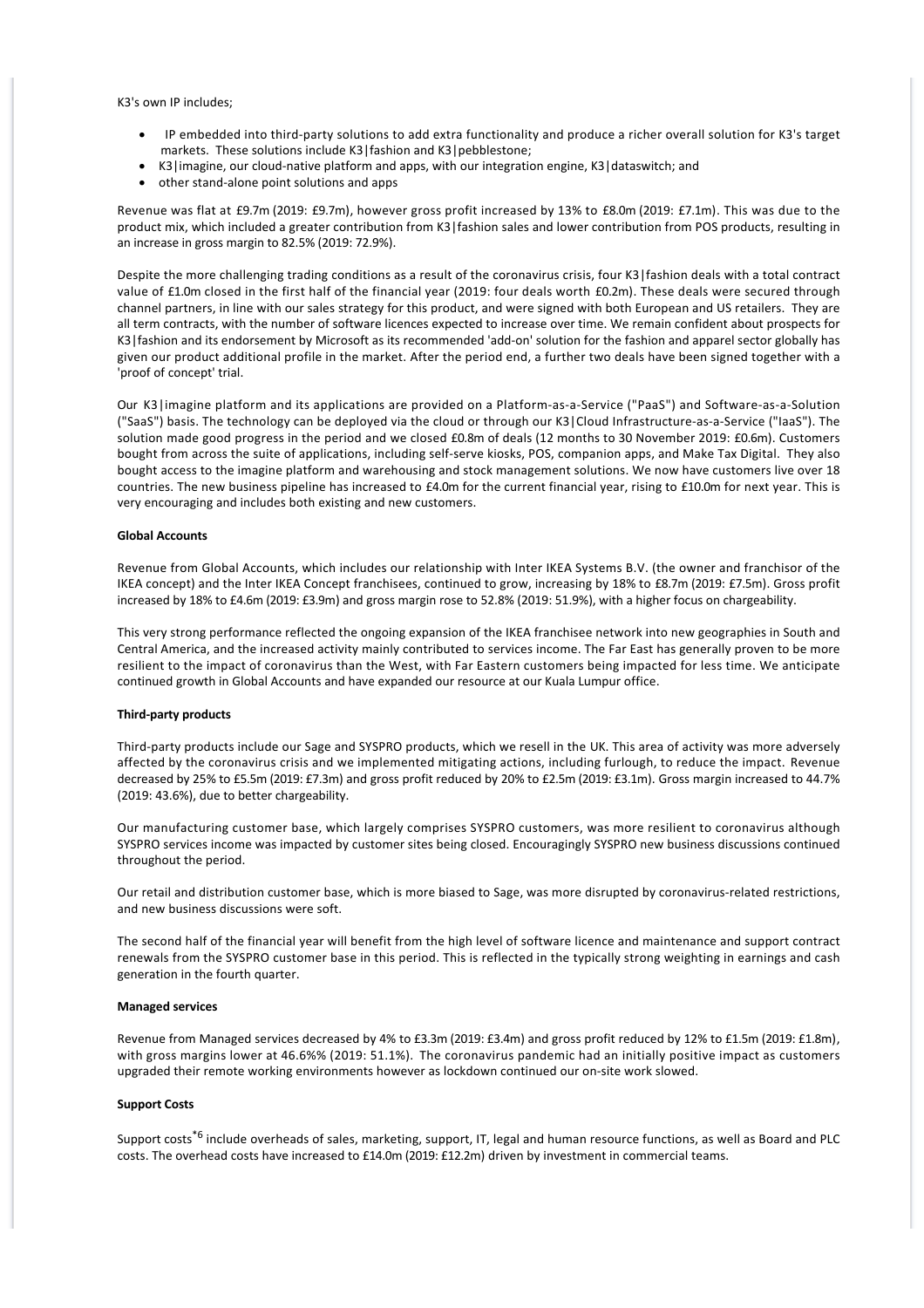#### **Discontinued Activities ‐ UK Dynamics**

On 21 April 2020, the UK Dynamics subsidiary was put into administration. The reported results have been shown as loss before tax from discontinued activities of £3.9m (2019: £(0.9)m)

- \*1 Group adjusted EBITDA is calculated before amortisation of acquired intangibles, exceptional reorganisation costs and impairments, depreciation and amortization of development costs and share‐based payment charge.
- \*2 Group adjusted earnings/(loss) per share is calculated before amortisation of acquired intangibles (net of tax) , exceptional reorganisation costs (net of tax) and share‐based payment charge (net of tax)
- \*3 Own IP is product and services for which K3 is the owner, including private cloud hosting
- \*4 Global Accounts is third‐party product and services sold through the IKEA ecosystem
- \*5 Third‐party products are the products and services that K3 resells except those in Global Accounts and Managed services
- \*6 Managed services, the break fix and on‐premise managed service business
- \*7 Recurring revenue includes contracted support and maintenance, including hosting and long term services revenues with a frame agreement greater than two years
- \*8 Annual contracted value includes recurring revenue and software term agreements
- \*9 Net debt comprised bank loans and overdrafts less cash and cash equivalents. It excludes IFRS 16 lease liabilities.

# **K3 BUSINESS TECHNOLOGY GROUP PLC**

**CONSOLIDATED INCOME STATEMENT**

For the six months ended 31 May 2020

|                                           |                |                  | Restated   | Restated     |
|-------------------------------------------|----------------|------------------|------------|--------------|
|                                           |                | <b>Unaudited</b> | Unaudited  | Audited      |
|                                           |                | Six months       | Six months | 12 months to |
|                                           |                | to 31 May        | to 31 May  | 30 November  |
|                                           | <b>Notes</b>   | 2020             | 2019       | 2019         |
|                                           |                | £'000            | £'000      | £'000        |
| <b>Continuing activities</b>              |                |                  |            |              |
| Revenue                                   |                | 27,238           | 27,869     | 59,445       |
| Cost of sales                             |                | (10, 616)        | (11,970)   | (24, 973)    |
| <b>Gross profit</b>                       |                | 16,622           | 15,899     | 34,472       |
| Administrative expenses                   |                | (17, 612)        | (16, 297)  | (33,067)     |
| Adjusted EBITDA $^1$                      |                | 2,639            | 3,719      | 9,186        |
| Depreciation and amortisation of          |                |                  |            |              |
| development costs                         |                | (2, 464)         | (2, 297)   | (4, 712)     |
| Amortisation of acquired intangibles      |                | (811)            | (1, 195)   | (2,398)      |
| Exceptional customer settlement provision |                |                  |            | (400)        |
| Exceptional reorganisation costs          |                | (354)            | (287)      | (374)        |
| Share-based payment charge                |                |                  | (338)      | 103          |
|                                           |                |                  |            |              |
| (Loss)/profit from operations             |                | (990)            | (398)      | 1,405        |
| <b>Finance expense</b>                    |                | 24               | (573)      | (854)        |
| (Loss)/profit before taxation             |                | (966)            | (971)      | 551          |
| Tax expense                               | 6              | (526)            | (118)      | (932)        |
| (Loss)/profit from continuing activities  |                | (1, 492)         | (1,089)    | (381)        |
| Loss from discontinuing activities        | 5              | (3,729)          | (424)      | (15,066)     |
| Loss for the period                       |                | (5,221)          | (1,513)    | (15, 447)    |
|                                           |                |                  |            |              |
| Earnings per share                        | $\overline{7}$ |                  |            |              |
| Basic earnings (loss) per share           |                |                  |            |              |
| From continuing operations                |                | (3.5)p           | (2.5)p     | $(0.9)$ p    |
| From discontinued operations              |                | (8.7)p           | (1.0)p     | (35.1)p      |
| Total                                     |                | (12.2)p          | (3.5)p     | (36.0)p      |
|                                           |                |                  |            |              |
| Diluted earnings (loss) per share         |                |                  |            |              |
| From continuing operations                |                | (3.5)p           | (2.5)p     | $(0.9)$ p    |
| From discontinued operations              |                | (8.7)p           | (1.0)p     | (35.1)p      |
| Total                                     |                | (12.2)p          | (3.5)p     | (36.0)p      |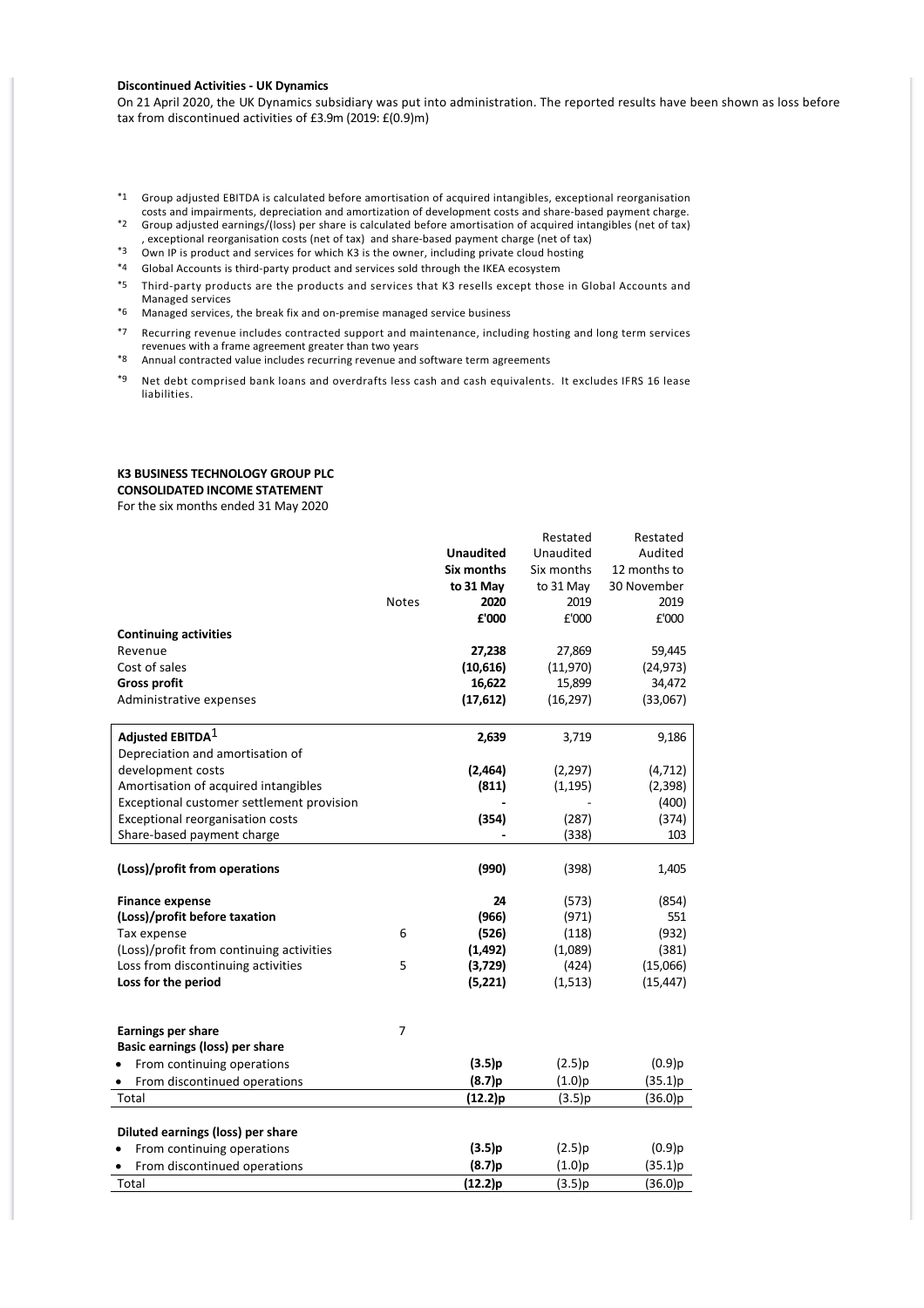# **K3 BUSINESS TECHNOLOGY GROUP PLC CONSOLIDATED STATEMENT OF COMPREHENSIVE INCOME**

For the six months ended 31 May 2020

|                                                | <b>Unaudited</b> | Unaudited  | Audited      |
|------------------------------------------------|------------------|------------|--------------|
|                                                | Six months       | Six months | 12 months to |
|                                                | to 31 May        | to 31 May  | 30 November  |
|                                                | 2020             | 2019       | 2019         |
|                                                | £'000            | £'000      | £'000        |
|                                                |                  |            |              |
| Loss for the period                            | (5,221)          | (1, 513)   | (15,447)     |
| Other comprehensive income                     |                  |            |              |
| Exchange differences on translation of foreign |                  |            |              |
| operations                                     | 1,127            | (121)      | (928)        |
|                                                |                  |            |              |
| Other comprehensive income, net of tax         | 1.127            | (121)      | (928)        |
|                                                |                  |            |              |
| Total comprehensive expense for the period     | (4,094)          | (1,392)    | (16,375)     |

All of the total comprehensive expense for the period is attributable to equity holders of the parent. All of the other comprehensive (expense)/income will be reclassified subsequently to profit or loss when specific conditions are met. None of the items within other comprehensive (expense)/income had a tax impact.

Following input from the users of these financial statements, the Board has moved the performance KPI of Adjusted operating profit to Adjusted EBIDTA $^1$  .

#### **K3 BUSINESS TECHNOLOGY GROUP PLC CONSOLIDATED STATEMENT OF FINANCIAL POSITION** As at 31 May 2020

|                                      |              | <b>Unaudited</b> | Unaudited | Audited     |
|--------------------------------------|--------------|------------------|-----------|-------------|
|                                      |              | As at            | As at     | As at       |
|                                      |              | 31 May           | 31 May    | 30 November |
|                                      | <b>Notes</b> | 2020             | 2019      | 2019        |
|                                      |              | £'000            | £'000     | £'000       |
| <b>ASSETS</b>                        |              |                  |           |             |
| <b>Non-current assets</b>            |              |                  |           |             |
| Property, plant and equipment        |              | 2,067            | 2,237     | 2,107       |
| Right-of-use assets                  |              | 3,136            | 4,616     | 4,058       |
| Goodwill                             |              | 41,429           | 51,086    | 40,467      |
| Other intangible assets              |              | 15,190           | 17,175    | 14,422      |
| Deferred tax assets                  |              | 618              | 1,830     | 825         |
| Available-for-sale investments       |              |                  | 98        |             |
| <b>Total non-current assets</b>      |              | 62,440           | 77,042    | 61,879      |
|                                      |              |                  |           |             |
| <b>Current assets</b>                |              |                  |           |             |
| Trade and other receivables          |              | 16,908           | 25,228    | 20,746      |
| Cash and cash equivalents            |              | 12,403           | 8,879     | 8,226       |
| <b>Total current assets</b>          |              | 29,311           | 34,107    | 28,972      |
|                                      |              |                  |           |             |
| <b>Total assets</b>                  |              | 91,751           | 111,149   | 90,851      |
|                                      |              |                  |           |             |
| <b>LIABILITIES</b>                   |              |                  |           |             |
| <b>Non-current liabilities</b>       |              |                  |           |             |
| Lease liabilities                    |              | 1,959            | 2,439     | 2,507       |
| <b>Borrowings</b>                    | 8            | 3,000            |           | 6,262       |
| Provisions                           |              | 303              | 427       | 294         |
| Deferred tax liabilities             |              | 1,312            | 1,592     | 1,115       |
| <b>Total non-current liabilities</b> |              | 6,574            | 4,458     | 10,178      |
|                                      |              |                  |           |             |
| <b>Current liabilities</b>           |              |                  |           |             |
| Trade and other payables             | 9            | 20,437           | 25,048    | 25,008      |
| <b>Current tax liabilities</b>       |              | 1,514            | 61        | 493         |
| Lease liabilities                    |              | 1,125            | 1,889     | 1,410       |
| <b>Borrowings</b>                    | 8            | 16,788           | 14,594    | 4,385       |
| Provisions                           |              | 150              |           | 120         |
| <b>Total current liabilities</b>     |              | 40,014           | 41,592    | 31,416      |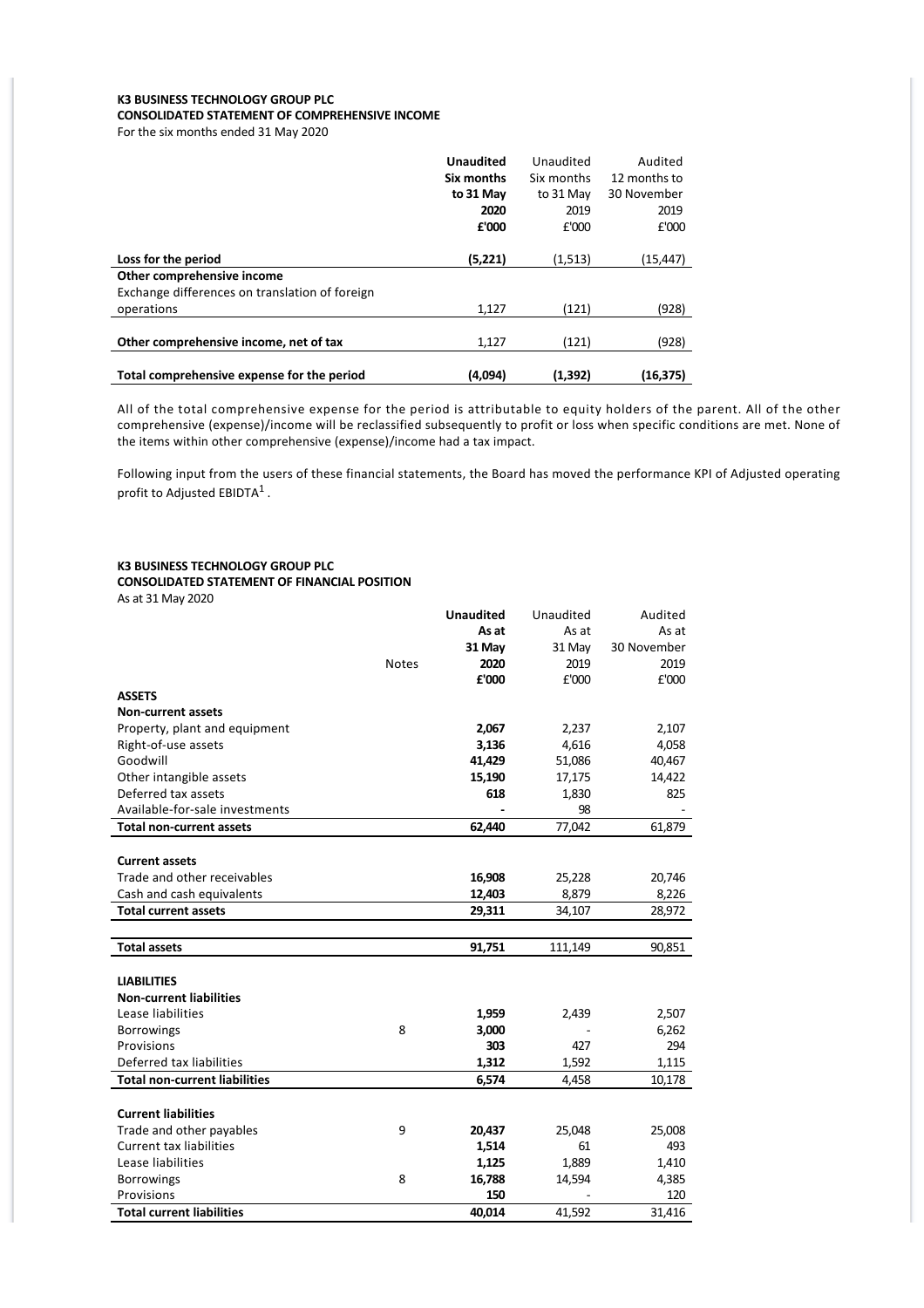| <b>Total liabilities</b> | 46.588 | 46.050 | 594<br>$\Lambda$ <sup>1</sup><br>ر ر.ر. |
|--------------------------|--------|--------|-----------------------------------------|
|                          |        |        |                                         |

# **K3 BUSINESS TECHNOLOGY GROUP PLC**

**CONSOLIDATED STATEMENT OF FINANCIAL POSITION**

As at 31 May 2020

|                                                |              | <b>Unaudited</b> | Unaudited | Audited     |
|------------------------------------------------|--------------|------------------|-----------|-------------|
|                                                |              | As at            | As at     | As at       |
|                                                |              | 31 May           | 31 May    | 30 November |
|                                                | <b>Notes</b> | 2020             | 2019      | 2019        |
|                                                |              | £'000            | £'000     | £'000       |
| <b>EQUITY</b>                                  |              |                  |           |             |
| Share capital                                  |              | 10,737           | 10,737    | 10,737      |
| Share premium account                          |              | 28,897           | 28,897    | 28,897      |
| Other reserves                                 |              | 10,448           | 10,448    | 10,448      |
| <b>Translation reserve</b>                     |              | 2,685            | 2,365     | 1,558       |
| Retained earnings                              |              | (7,604)          | 12,652    | (2, 383)    |
| Total equity attributable to equity holders of |              |                  |           |             |
| the parent                                     |              | 45,163           | 65,099    | 49,257      |
|                                                |              |                  |           |             |
| <b>Total equity and liabilities</b>            |              | 91,751           | 111,149   | 90.851      |

# **K3 BUSINESS TECHNOLOGY GROUP PLC CONSOLIDATED STATEMENT OF CASH FLOWS**

For the six months ended 31 May 2020

|                                               |              | <b>Unaudited</b> | Unaudited   | Audited    |
|-----------------------------------------------|--------------|------------------|-------------|------------|
|                                               |              | 6 months to      | 6 months to | year ended |
|                                               |              | 31 May           | 31 May      | 30-Nov     |
|                                               | <b>Notes</b> | 2020             | 2019        | 2019       |
|                                               |              | £'000            | £'000       | £'000      |
| Cash flows from operating activities          |              |                  |             |            |
| Loss for the period                           |              | (5,221)          | (1, 513)    | (15, 447)  |
| Adjustments for:                              |              |                  |             |            |
| Finance expense                               |              | 467              | 603         | 856        |
| Tax expense                                   |              | 526              | (146)       | 931        |
| Depreciation of property, plant and equipment |              |                  |             |            |
| and right-of-use assets                       |              | 1,223            | 1,263       | 2,531      |
| Impairment loss on property, plant and        |              |                  |             |            |
| equipment                                     |              | 6                |             | 73         |
| Amortisation of intangible assets and         |              |                  |             |            |
| development expenditure                       |              | 2,000            | 2,631       | 5,377      |
| Impairment of intangible assets               |              | 16               |             | 12,062     |
| Impairment of investments                     |              |                  |             | 98         |
| Share-based payments credit/charge            |              |                  | 338         | (103)      |
| Increase in provisions                        |              | 39               | 427         | 414        |
| (Increase)/decrease in trade and other        |              |                  |             |            |
| receivables                                   |              | 5,172            | (474)       | 3,629      |
| Decrease in trade and other payables          |              | (5, 243)         | (5,092)     | (4, 348)   |
| Cash (used in)/generated from operations      |              | (1,015)          | (1,963)     | 6,073      |
| Finance expense paid                          |              | (444)            | (182)       | (385)      |
| Income taxes                                  |              | (94)             |             | (191)      |
| Net cash (used in)/generated from operating   |              |                  |             |            |
| activities                                    |              | (1, 553)         | (2, 145)    | 5,497      |
|                                               |              |                  |             |            |
| Cash flows from investing activities          |              |                  |             |            |
| Development expenditure capitalised           |              | (2,290)          | (1,688)     | (4,080)    |
| Purchase of property, plant and equipment     |              | (261)            | (313)       | (666)      |
| Proceeds from sale of property, plant and     |              |                  |             |            |
| equipment                                     |              | 6                |             |            |
| Net cash used in investing activities         |              | (2, 545)         | (2,001)     | (4, 746)   |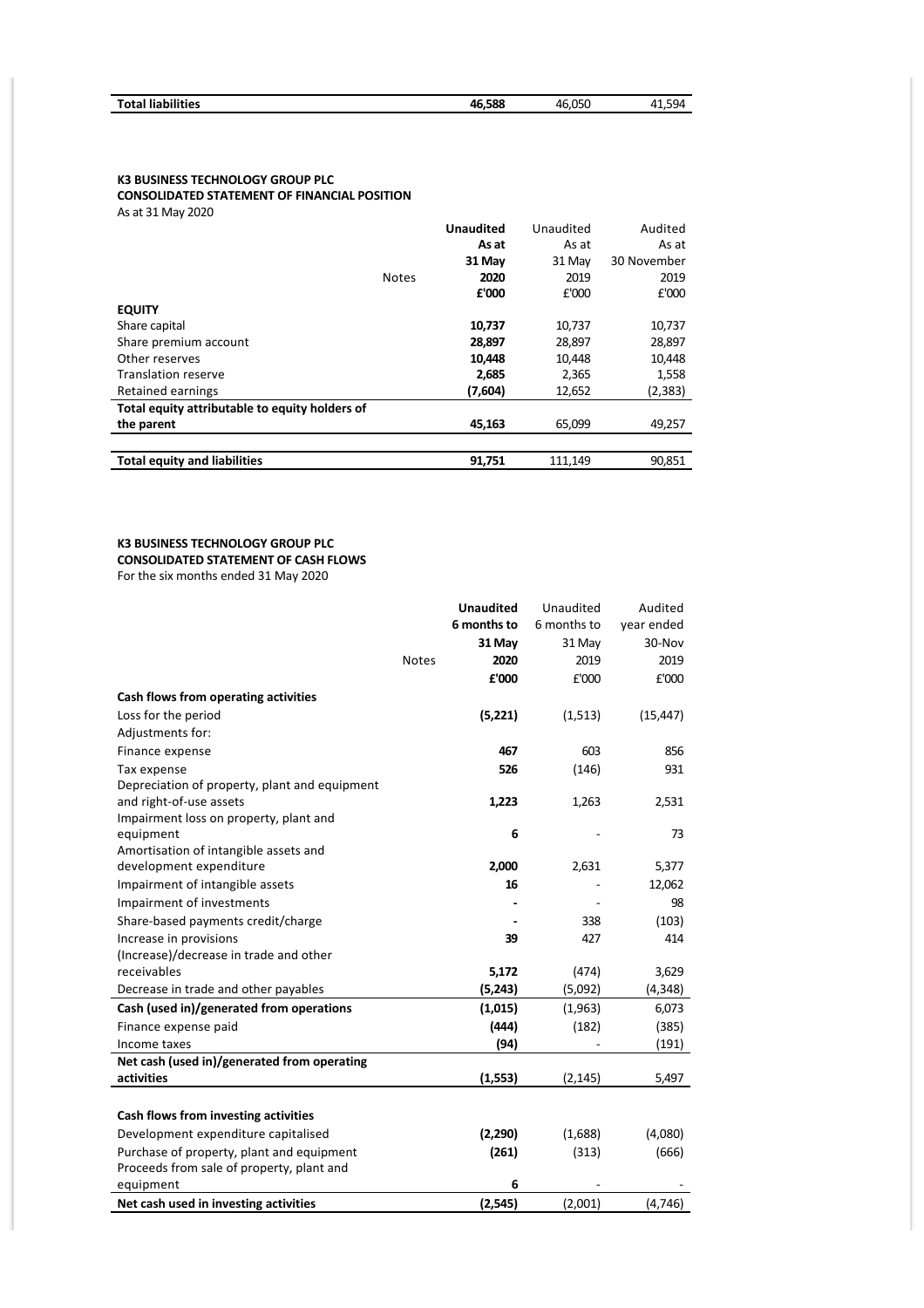| Cash flows from financing activities         |       |       |         |
|----------------------------------------------|-------|-------|---------|
| Proceeds from loans and borrowings           | 9,482 | 3,250 | 4,500   |
| Repayment of loans and borrowings            | -     |       | (5,750) |
| Repayment of lease liabilities               | (802) | (755) | (1,505) |
| Interest paid                                | (168) | (162) | (347)   |
| Dividends paid                               | -     |       | (661)   |
| Net cash from/(used in) financing activities | 8.512 | 2.333 | (3,763) |
|                                              |       |       |         |

# **K3 BUSINESS TECHNOLOGY GROUP PLC**

**CONSOLIDATED STATEMENT OF CASH FLOWS**

For the six months ended 31 May 2020

|                                             |              | <b>Unaudited</b> | Unaudited   | Audited    |
|---------------------------------------------|--------------|------------------|-------------|------------|
|                                             | <b>Notes</b> | 6 months to      | 6 months to | Year ended |
|                                             |              | 31 May           | 31 May      | 30-Nov     |
|                                             |              | 2020             | 2019        | 2019       |
|                                             |              | £'000            | £'000       | £'000      |
|                                             |              |                  |             |            |
| Net change in cash and cash equivalents*    |              | 4.414            | (1, 813)    | (3,012)    |
| Cash and cash equivalents at start of year* |              | 3,841            | 6.914       | 6,914      |
| Exchange gains/(losses) on cash and cash    |              |                  |             |            |
| equivalents                                 |              | 36               | (36)        | (61)       |
| Cash and cash equivalents at end of period* |              | 8.291            | 5,065       | 3.841      |

\* Cash and cash equivalents are net of bank overdrafts (£4,112,000 at 31 May 2020, £3,814,000 at 31 May 2019 and £4,385,000 at 30 November 2019).

### **K3 BUSINESS TECHNOLOGY GROUP PLC**

**CONSOLIDATED STATEMENT OF CHANGES IN EQUITY**

For the six months ended 31 May 2020

|                                                            | <b>Share</b><br>capital<br>£'000 | <b>Share</b><br>premium<br>£'000 | Other<br>reserve<br>£'000 | <b>Translation</b><br>reserve<br>£'000 | <b>Retained</b><br>earnings<br>£'000 | <b>Total equity</b><br>£'000 |
|------------------------------------------------------------|----------------------------------|----------------------------------|---------------------------|----------------------------------------|--------------------------------------|------------------------------|
| At 1 December 2018                                         | 10,737                           | 28,897                           | 10,448                    | 2,486                                  | 16,401                               | 68,969                       |
| Adjustment from adoption of IFRS 9                         |                                  |                                  |                           |                                        |                                      |                              |
| and IFRS 15                                                |                                  |                                  |                           |                                        | (2, 573)                             | (2,573)                      |
| <b>Adjusted balance at</b>                                 |                                  |                                  |                           |                                        |                                      |                              |
| 1 December 2018                                            | 10,737                           | 28,897                           | 10,448                    | 2,486                                  | 13,828                               | 66,396                       |
| Changes in equity for six months ended                     |                                  |                                  |                           |                                        |                                      |                              |
| 31 May 2019                                                |                                  |                                  |                           |                                        |                                      |                              |
| Loss for the period                                        |                                  |                                  |                           |                                        | (1,514)                              | (1,514)                      |
| Other comprehensive expense for the                        |                                  |                                  |                           |                                        |                                      |                              |
| period                                                     | $\overline{\phantom{a}}$         |                                  | $\overline{\phantom{a}}$  | (121)                                  | $\overline{\phantom{a}}$             | (121)                        |
| Total comprehensive expense                                |                                  |                                  |                           | (121)                                  | (1, 514)                             | (1,635)                      |
| Share-based payment credit                                 |                                  |                                  |                           |                                        | 338                                  | 338                          |
| Dividends to equity holders                                |                                  |                                  |                           |                                        |                                      |                              |
| At 31 May 2019                                             | 10,737                           | 28,897                           | 10,448                    | 2,365                                  | 12,652                               | 65,099                       |
| Changes in equity for six months ended<br>30 November 2019 |                                  |                                  |                           |                                        |                                      |                              |
| Loss for the period                                        |                                  |                                  |                           |                                        | (13,933)                             | (13, 933)                    |
| Other comprehensive expense for the                        |                                  |                                  |                           |                                        |                                      |                              |
| period                                                     |                                  |                                  |                           | (807)                                  |                                      | (807)                        |
| Total comprehensive income                                 |                                  |                                  |                           | (807)                                  | (13,933)                             | (14, 740)                    |
| Share-based payment credit                                 |                                  |                                  |                           |                                        | (441)                                | (441)                        |
| Dividends to equity holders                                |                                  |                                  |                           |                                        | (661)                                | (661)                        |
| At 30 November 2019                                        | 10,737                           | 28,897                           | 10,448                    | 1,558                                  | (2, 383)                             | 49,257                       |
| Changes in equity for six months ended<br>31 May 2020      |                                  |                                  |                           |                                        |                                      |                              |
| Loss for the period                                        |                                  |                                  |                           |                                        | (5,221)                              | (5,221)                      |
| Other comprehensive income for the                         |                                  |                                  |                           |                                        |                                      |                              |
| period                                                     |                                  |                                  |                           | 1,127                                  |                                      | 1,127                        |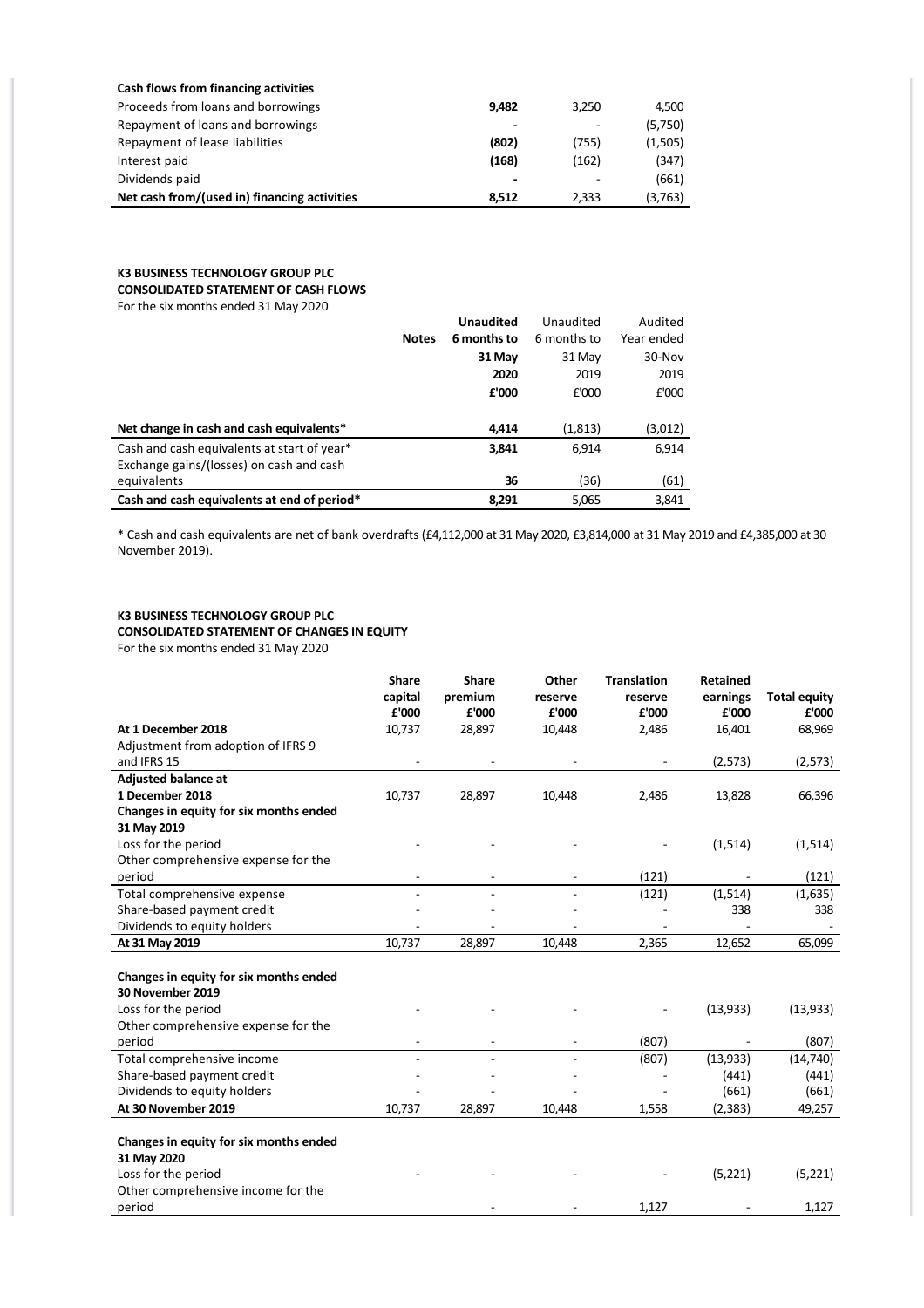| Total<br><br>mprehensive income<br>con |                      |                           |                                               | $ -$<br>. <i>.</i> | $\sim$<br>. | 5094،                 |
|----------------------------------------|----------------------|---------------------------|-----------------------------------------------|--------------------|-------------|-----------------------|
| 2020<br>At 31<br>Ma                    | $\sim$<br>10.<br>ر ر | 28.807<br>$\sim$<br>20.02 | $\overline{AB}$<br>$\overline{ }$<br>TL.<br>∸ | 2.685              | .604        | 10.402<br>л<br>15.16. |

#### **K3 BUSINESS TECHNOLOGY GROUP PLC NOTES TO THE UNAUDITED INTERIM STATEMENT**

#### **1. General information**

K3 Business Technology Group Plc is incorporated in England and Wales under the Companies Act (listed on AIM, a market operated by the London Stock Exchange Plc) with the registered number 2641001. The address of the registered office is Baltimore House, 50 Kansas Avenue, Manchester M50 2GL.

The interim condensed consolidated financial statements comprise the company and its subsidiaries, "the Group". This announcement contains inside information for the purposes of Article 7 of EU Regulation 596/2014.

#### **2. Basis of preparation**

The financial information set out in this Interim Report does not constitute statutory accounts as defined in Section 434 of the Companies Act 2006. The Group's statutory financial statements for the year ended 30 November 2019, prepared under IFRS, have been filed with the Registrar of Companies. The auditor's report on those financial statements was unqualified and did not contain a statement under Section 498 (2) or (3) of the Companies Act 2006. The audit report did contain an emphasis of matter with regard to material uncertainty of the Directors consideration of going concern, in particular the potential impact of the coronavirus pandemic on the ability to obtain new bank facilities when the current facilities expire in March 2021. The interim financial information has been prepared in accordance with the recognition and measurement principles of International Financial Reporting Standards ("IFRS") and on the same basis and using the same accounting policies as used in the financial statements for the year ended 30 November 2019, subject to the introduction of any new accounting standards applicable in the period.

The financial information has not been prepared (and is not required to be prepared) in accordance with IAS 34. The accounting policies have been applied consistently throughout the Group for the purposes of preparation of this financial information.

The Interim Report has not been audited or reviewed in accordance with the International Standard on Review Engagement 2410 issued by the Auditing Practices Board.

During the half year, the disruption arising from COVID‐19 has introduced additional uncertainty in respect of making predictions for future trading and operations. The Group has modelled a variety of coronavirus scenarios in order to assess their potential financial impact over the coming months. The Directors have modelled scenarios that crossover different geographic territories and our revenue streams and implemented actions that mitigate our short term cost and cash outflows, including furlough and tax deferrals schemes, whilst ensuring we have a long term sustainable business.

While the Directors have concluded that these circumstances represent a material uncertainty, additional loan funding has been secured since the year end to ease immediate operating cash flow pressures. These facilities are due for renewal in March 2021 and the Group does not currently have the funds to repay these. Additional funding or asset disposals could be initiated as required and the Directors believe that appropriate refinancing of the existing debt is possible when the renewal date falls due. Therefore, after making enquiries and considering the uncertainties as described above, the Directors have a reasonable expectation that the Group has adequate resources to continue in operational existence for the foreseeable future. For these reasons, they continue to adopt the going basis of accounting in preparing this financial information.

#### **3. Critical accounting estimates, judgements and sources of estimation uncertainty**

There have been no material revisions to the nature and amount of changes in estimates of amounts reported in the financial statements for the year ended 30 November 2019.

IFRS15, 9 and 16 which were adopted towards the end of FY2019 and estimates have been made for the allocation of the full year adjustments into the restated results of the 6 month period to 31 May 2019.

K3 Business Technologies Ltd, the UK Dynamics delivery entity that went into administration, comprises the discontinued activities. The assets including staff and liabilities as recorded in the accounting records of that legal entity and that were passed to the administration form, the basis of the discontinued activities. The reporting of continuing and discontinued activities and the material amount of intra‐group trading has required that inter‐company eliminations have been eliminated either in the continuing activities or discontinued activities. The Group believes that some trading that between the continuing activities and discontinued activities will continue and this has been eliminated in discontinued activities whereas trading that is judged less certain or not contracted has been eliminated against continuing activities.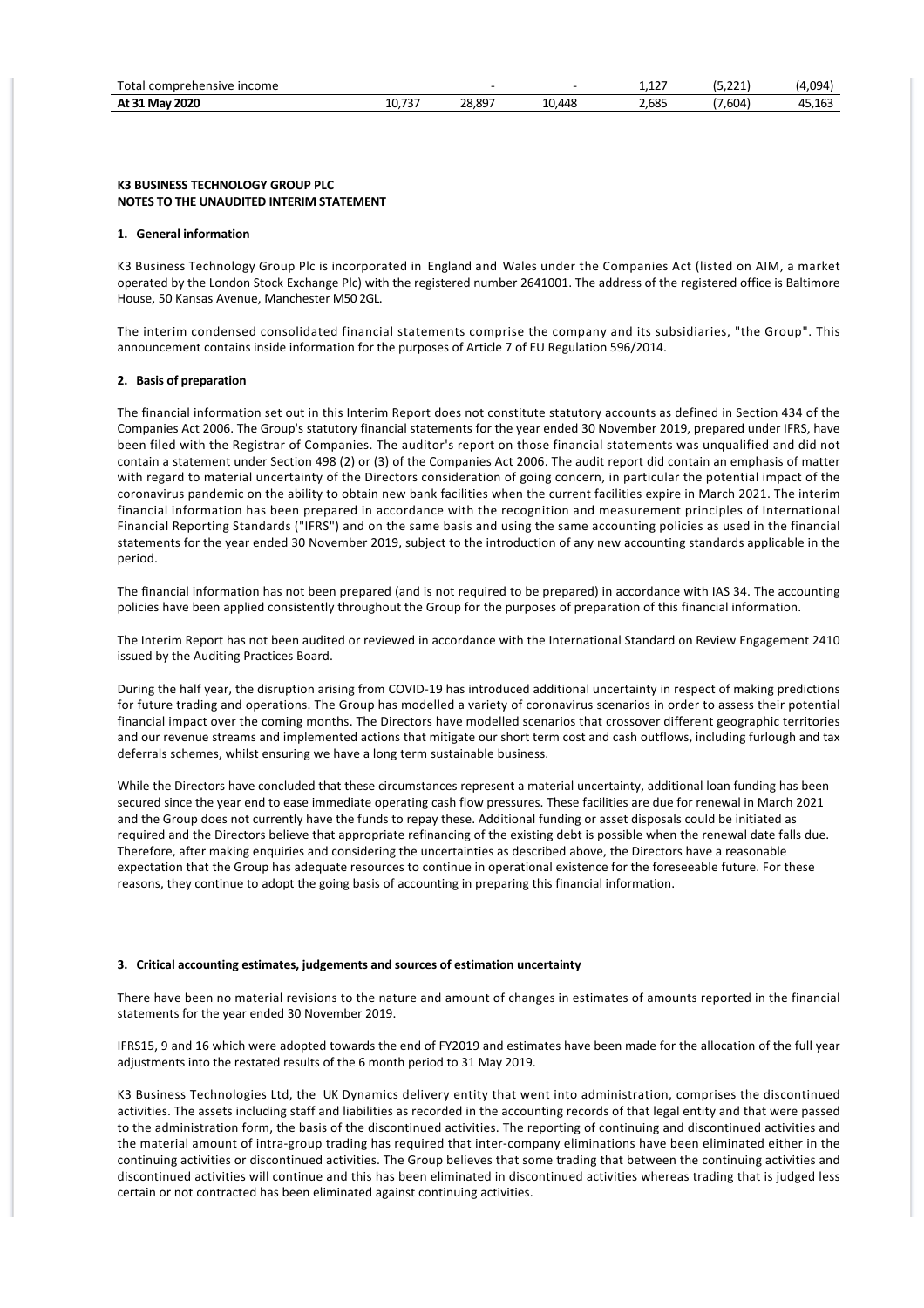#### **4. Going concern and significant events**

On 21 April 2020, K3 Business Technologies Ltd, the UK based subsidiary of the K3 Group, was placed into administration. For the year end 30 November 2019 this subsidiary generated revenue of £21.0m and an adjusted operating loss in excess of £3.0m.

During April 2020 the Group secured £6.0m of loans from Barclays and its two major shareholders, Kestrel Partners LLP ("Kestrel") and Johan Claesson, also a Non‐executive director. The cash funding has strengthened the Group's liquidity position during this period of unprecedented disruption caused by the coronavirus pandemic.

Barclays has extended its existing loan facilities to K3 by £3.0m to a maximum of £13.0m in total. The terms of the loan facilities, including their duration, are similar to the existing facilities, which expire on 31 March 2021.

Kestrel (which has appointed Oliver Scott to the Board as its non‐executive director representative) and Johan Claesson (together "the Lenders") are providing an unsecured term loan of £3.0m until 30 June 2021 ("Shareholder Loan"). The Shareholder Loan is split equally between the two Lenders. Mr Claesson will provide his part of the loan via his associated company, CA Fastigheter AB, and Kestrel's loan is provided via its discretionary clients.

The main terms of the Shareholder Loan are as follows:

- · unsecured and subordinated to all indebtedness with Barclays;
- · 8.0% annual coupon, with interest rolling up on a quarterly basis; and
- · 1 warrant issued for every £2.50 of Shareholder Loan. Warrants are over ordinary shares of 25p each are transferrable, have a 10 year duration and a strike price of 25p.

At 31 May 2020, the Group incurred a loss of £5.2m, resulting in negative retained earnings of £7.6m, and suffered a cash outflow of £2.5m. Much of the trading loss has arisen due to one‐off charges to profit and loss as the Directors continue to focus the business on profit‐making operations and the cash outflow reflects the normal seasonality of the cash cycle of the Group adjusted for coronavirus mitigating actions.

The disruption arising from coronavirus has introduced additional uncertainty in respect of making predictions for future trading and operations. The Group has modelled a variety of coronavirus scenarios in order to assess their potential financial impact over the coming months. The Directors have modelled scenarios that crossover different geographic territories and our revenue streams, and implemented actions that mitigate our short term cost and cash outflows, including furlough and tax deferrals schemes, whilst ensuring we have a long term sustainable business.

While the Directors have concluded that these circumstances represent a material uncertainty, additional loan funding has been secured since the year end to ease immediate operating cash flow pressures. These facilities are due for renewal in March 2021 and the Group does not currently have the funds to repay these. Additional funding or asset disposals could be initiated as required and the Directors believe that appropriate refinancing of the existing debt is possible when the renewal date falls due. Therefore, after making enquiries and considering the uncertainties as described above, the Directors have a reasonable expectation that the Group has adequate resources to continue in operational existence for the foreseeable future. For these reasons, they continue to adopt the going basis of accounting in preparing this financial information.

# **5. Discontinued activities**

Discontinuing activities relate to the UK Dynamics business which was put into administration on 21 April 2020. During the year to 30 November 2019, the legal entity of UK Dynamics generated total revenue of £21.3m and an adjusted EBITDA loss of £2.2m. The UK Dynamics entity had a material amount of intra‐ group trading passing through from external and internal suppliers to external and internal customers. Parts of this trading has been retained by the K3 Group and has been eliminated from the consolidation in the discontinued activities together with some allocated Group adjustments. As a result adjusted EBITDA loss of discontinued activity for the year end 30 November 2019 was £(1.9)m.

| £m                      | <b>Unaudited</b> | Restated unaudited | Restated unaudited |
|-------------------------|------------------|--------------------|--------------------|
|                         | Six months       | Six months         | 12 months to       |
|                         | to 31 May        | to 31 May          | 30 November        |
|                         | 2020             | 2019               | 2019               |
| Revenue                 | 4.7              | 10.4               | 19.0               |
| Gross profit            | 1.2              | 3.7                | 5.6                |
| <b>Adjusted EBITDA</b>  | (0.8)            | (0.0)              | (1.9)              |
| Profit / (Loss)         | (3.7)            | (0.4)              | (15.0)             |
| Net cash from/(used in) |                  |                    |                    |
| discontinued operations | 0.4              | 0.4                | (4.2)              |

#### **6. Tax expense**

| <b>Unaudited</b> | Unaudited  | Audited      |
|------------------|------------|--------------|
| Six months       | Six months | 12 months to |
| to 31 May        | to 31 May  | 30 November  |
| 2020             | 2019       | 2019         |
| £'000            | £'000      | £'000        |
|                  |            |              |

#### **Current tax expense/(credit)**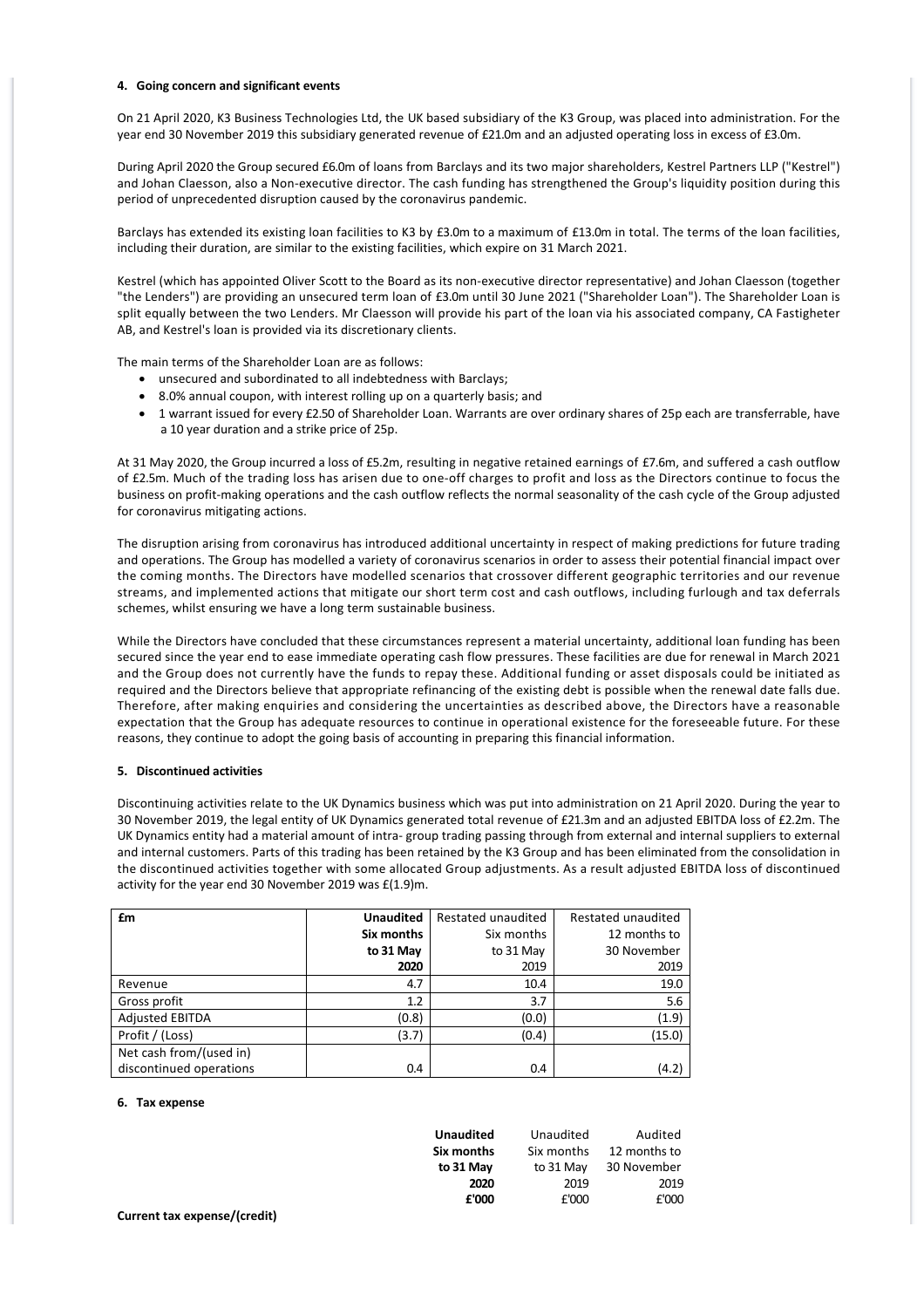| UK corporation tax and income tax of overseas     |      |       |     |
|---------------------------------------------------|------|-------|-----|
| operations on profits/(losses) for the period     | 532  | 336   | 532 |
| Adjustment in respect of prior periods            | (86) |       | 92  |
| Total current tax expense/(credit)                | 446  | 336   | 624 |
| Deferred tax income                               |      |       |     |
| Origination and reversal of temporary differences | 32   | (218) | 307 |
| Effect of change in rate of deferred tax          | 48   |       |     |
| Total deferred tax income                         | 80   | (218) | 307 |
| Total tax expense/(credit)                        | 526  | 118   | 931 |

# **7. Earnings per share**

The calculations of earnings per share are based on the (loss)/profit for the financial period and the following numbers of shares:

|                                                | <b>Unaudited</b> |               | Audited       |
|------------------------------------------------|------------------|---------------|---------------|
|                                                | Six months to    | Unaudited     | 12 months to  |
|                                                | 31 May           | Six months to | 30 November   |
|                                                | 2020             | 31 May 2019   | 2019          |
|                                                | Number of        | Number of     | Number of     |
|                                                | <b>Shares</b>    | <b>Shares</b> | <b>Shares</b> |
| Weighted average number of shares:             |                  |               |               |
| For basic earnings per share                   | 42,871,000       | 42,871,302    | 42,871,000    |
| Effects of employee share options and warrants |                  |               |               |
| For diluted earnings per share                 | 42,871,302       | 42,871,302    | 42,871,000    |

Adjusted earnings per share calculations have been computed because the Directors consider that they are useful to shareholders and investors. These are based on the following profits and the above number of shares:

|                                          | Unaudited six months to  |              |                | Unaudited six months to |        |                |
|------------------------------------------|--------------------------|--------------|----------------|-------------------------|--------|----------------|
|                                          | 31 May 2020              |              | 31 May 2019    |                         |        |                |
|                                          | Per share<br>Per share   |              |                | Per share               |        | Per share      |
|                                          |                          | amount       | amount         |                         | amount | amount         |
|                                          | <b>Earnings</b>          | <b>Basic</b> | <b>Diluted</b> | Earnings                | Basic  | <b>Diluted</b> |
|                                          | £'000                    | р            | P              | £'000                   | р      | P              |
| (Loss)/earnings per share (eps)          | (5,221)                  | (12.2)       | (12.2)         | (1, 513)                | (3.5)  | (3.5)          |
| Amortisation of intangibles (net of tax) | 680                      | 1.6          | 1.6            | 1,003                   | 2.3    | 2.3            |
| Exceptional reorganisation costs         |                          |              |                |                         |        |                |
| (net of tax)                             | 287                      | 0.7          | 0.7            | 232                     | 0.5    | 0.5            |
| Share-based payment charge (net of tax)  | $\overline{\phantom{a}}$ | ٠            |                | 338                     | 0.8    | 0.8            |
| <b>Adjusted EPS</b>                      | (4,255)                  | (9.9)        | (9.9)          | 60                      | 0.1    | 0.1            |

|                                               | Audited 12 months to 30 November 2019 |           |           |
|-----------------------------------------------|---------------------------------------|-----------|-----------|
|                                               |                                       | Per share | Per share |
|                                               |                                       | amount    | amount    |
|                                               | Earnings                              | Basic     | Diluted   |
|                                               | £'000                                 | р         | P         |
| (Loss)/earnings per shares (EPS)              | (15, 447)                             | (36.0)    | (36.0)    |
| Amortisation of intangibles (net of tax)      | 2,061                                 | 4.8       | 4.8       |
| Exceptional reorganisation costs              |                                       |           |           |
| (net of tax)                                  | 424                                   | 1.0       | 1.0       |
| Exceptional impairment charge                 |                                       |           |           |
| (net of tax)                                  | 9,872                                 | 23.0      | 23.0      |
| Exceptional settlement provision (net of tax) | 324                                   | 0.8       | 0.8       |
| Share-based payment charge (net of tax)       | (103)                                 | (0.2)     | (0.2)     |
| Adjusted (L)/EPS                              | (2,869)                               | (6.6)     | (6.6)     |

# **8. Loans and borrowings**

|             | <b>Unaudited</b> | Unaudited | Audited     |
|-------------|------------------|-----------|-------------|
|             | As at            | As at     | As at       |
|             | 31 May           | 31 May    | 30 November |
|             | 2019             | 2019      | 2019        |
|             | £'000            | £'000     | £'000       |
| Non-current |                  |           |             |